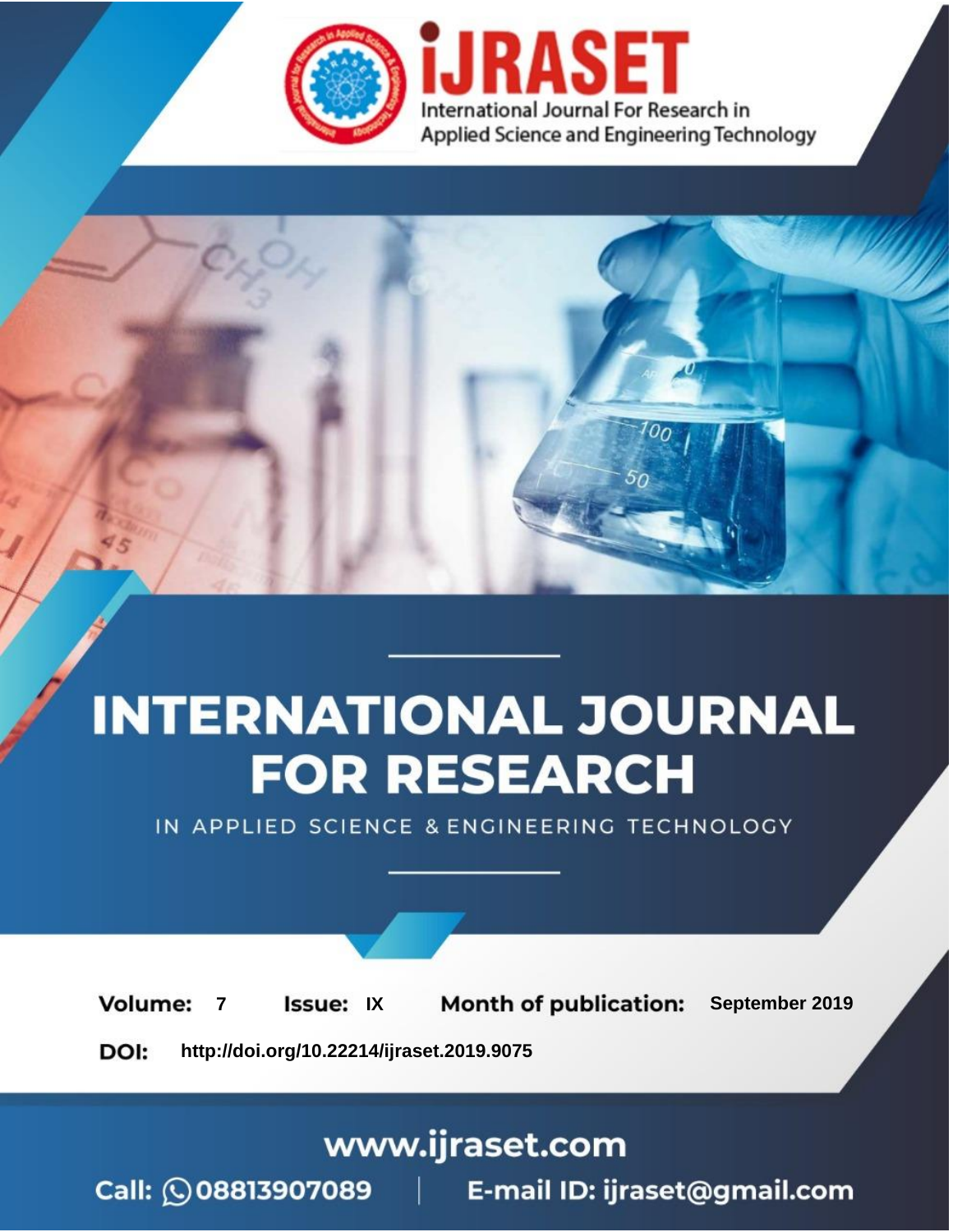

### **A Study on Venture Capital - Role of RBI and Financial Institutions in Venture Capital**

Adla Swapna

*MBA Graduate, Anurag group of institutions, Hyderabad, India*

*Abstract: A venture capital is defined as a financing institution which joins an entrepreneur as a co-promoter in a project and shares the risks and rewards of the enterprise. Venture capital general partners (also known in this case as "venture capitalists") are the executives in the firm, in other words the investment professionals. Typical career backgrounds vary, but many are former chief executives at firms similar to those which the partnership finances and other senior executives in technology companies. Investors in venture capital funds are known as limited partners.* 

*This constituency comprises both high net worth individuals and institutions with large amounts of available capital, such as state and private pension funds, university financial endowments, foundations, insurance companies, and pooled investment vehicles, called fund of funds. The key terms found in most definition of capital are: engineering and high risk, equity investment and capital gains, price addition through participation in management. High Risk By definition the capital finance is very risky and possibilities of failure square measure high because it provides future startup capital to high risk-high reward ventures.*

#### **I. INTRODUCTION**

Venture capital is a growing business of recent origin in the area of industrial financing in India. The various money establishments set-up in India to push industries have done commendable work. However, these establishments don't come back up to the advantage of risky ventures once new or comparatively unknown entrepreneurs undertake them. They contend to offer debt finance, largely within the variety of term loan to the promoters and their functioning has been a lot of love that of economic banks. The money establishments have devised themes like seed capital scheme. Venture capital Fund etc to assist new entrepreneurs. However, to gauge the outcomes and extend money help they follow the standards like safety, security, liquidity and gain and not the potential to grow. The capital market with its typical money instruments/ schemes doesn't come back abundant to the profit or project. New establishments like mutual funds, leasing and rent purchase Companies are established as another supply of finance to industries. These establishments conjointly don't mitigate the issues of latest entrepreneurs United Nations agency undertake risky and innovative ventures.

#### **II. OBJECTIVES OF THE STUDY**

- *A.* To understand the role of RBI in promoting the venture capital in India.
- *B.* To observe the contribution of financial institutions in encouraging the venture capitalists.
- *C.* To study the proportion of contribution of the wealth by financial institutions on venture capital.
- *D.* To analyze the performance of venture capitals under the guidance of RBI.

#### **III. SCOPE OF THE STUDY**

This study covers following aspects:

- *1)* Impact of RBI policies on venture capital and their encouragement to venture capitalists by providing various programs exclusively for venture financing.
- *2)* Present scenario of venture capital and its growth impact on the economy.
- *3)* Study on selected venture capital companies and observing their performance.

#### **IV. NEED FOR THE STUDY**

A venture capital industry is flourishing in India will which is filling the gap between the capital requirements of technology and knowledge-based startup enterprises, and funding available from traditional institutional lenders such as banks. This study is to find in detail about the various RBI policies and other financial institutions attention towards venture capital companies and to evaluate the performance of top 5 venture capitalists and startup companies.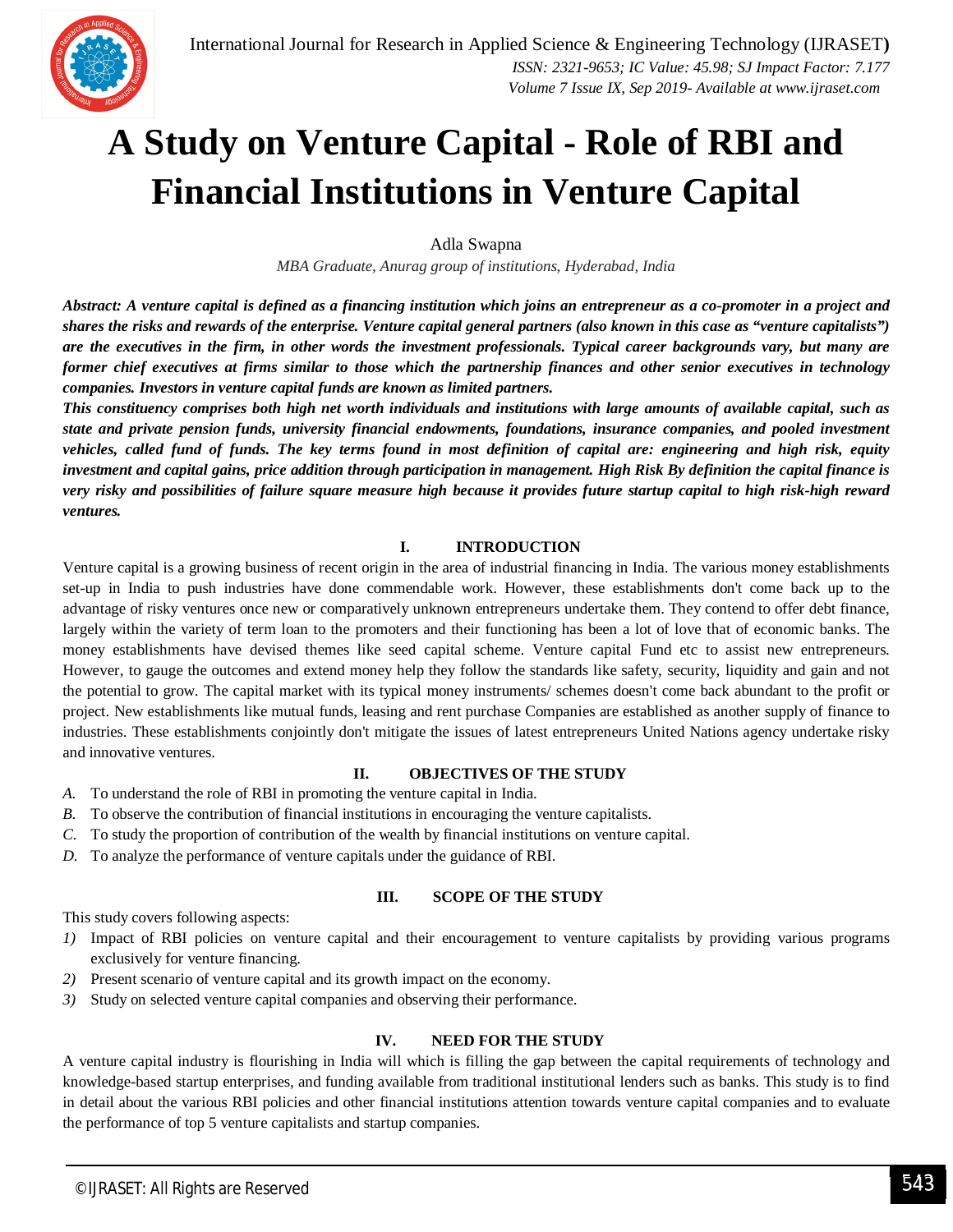International Journal for Research in Applied Science & Engineering Technology (IJRASET**)**



 *ISSN: 2321-9653; IC Value: 45.98; SJ Impact Factor: 7.177 Volume 7 Issue IX, Sep 2019- Available at www.ijraset.com*

#### **V. RESEARCH METHODOLOGY**

- *1) Population:* RBI, other financial institutions, companies adopting the venture capital financing, credit generation and funding from various sources of banks.
- *2) Sample Design*
- *a)* RBI
- *b)* Financial Institutions
- *i)* State bank of India
- *ii)* Canara Bank
- *iii)* Axis Bank
- *iv)* ICICI Bank
- *v)* HDFC Bank
- *3) Sample Collection:* secondary data used like official websites, magazines etc.
- *4) Tools Used:* statistical tools or methods (intended to use).
- *a)* Monitoring and methods of exercising control were analyzed with simple frequency tabulation method.
- *b)* T-test and ANOVA will be used to test whether there is any significant difference between the variables over different periods.

#### **VI. REVIEW OF LITERATURE**

#### *A. Nagendra, Ramakrishna and Bharathi, Capital Funding*

It was mentioned that Entrepreneurs ought to be absolutely ready and will inspect the proposition of scaling the business from day one. If enterpriser ought to scale business from day one and need massive cash they must head for venture fund however if they have to structure plan into viable money and selling arrange, then they must rummage around for associate degree angle to assist.

Expectations of plunger from entrepreneurs- Passion, commitment, multifunctional team, vision, transparency, well researched business arrange, energy to show plan into business. All this can be true however focus is a lot of on enterpriser whereas market product and returns square measure equally necessary. plunger tries to maximize the top side potential of any project. He tries to structure his investment in such manner that he will get advantages of top side potential and he would love to exit at the time once he will get most returns on his investment within the project.

#### *B. Thomas Hellmann and Manju puri, Capital and Professionalization of Startup Companies*

Thomas Hellmann and Manju Puri determined in Asian country that Entrepreneurs square measure typically apprehensive in seeking capital funding. It is necessary to understand the role that plunger play. So as to look at this analysis was conducted by grad school of business college members Thomas Hellmann and Manju Puri on a relationship between plunger and internal organization of companies. With the ancient money relationship investors, square measure concerned on the money aspect of the business however not on the human resource aspect.

#### *C. Matsuura, The Global Operations of a Venture Business*

In this paper, it is discussed historical survey of the prolific growth of the Japanese firm Juken Koggo Co. Ltd. Since its humble origins during 1965, it manufactures a wide range of miniature plastic parts vital for sophisticated appliances in semiconductors, IT, etc. Not only the firm has taken a lead over several other companies in Japan, but has become globally competitive.

#### **VII. ANALYSIS OF THE STUDY**

#### *A. To Understand The Role Of RBI In Promoting The Venture Capital In India*

*1) Role of RBI (Reserve Bank of India):* In a move to assist the fledgling breed of Indian entrepreneurs, run has aforementioned it plans to smoothen flow of funds to start out ups by permitting them to induce foreign capital with none curbs and alter easier transfer of shares between residents or non-resident investors. It additionally believed the liberalization of norms won't produce any issues for the Indian banks as they need a little exposure to the startups that will inspect the issue of innovative FDI instruments like convertible notes by startups and streamlining their overseas investment operations. The aim is to alter movement of capital and do away with restrictive impediments hampering their growth, to make a lot of 'unicorns' or firms with billion-dollar valuations. What they tend to do is creating it easier for Indian unicorns and additionally the want to be unicorns to lift cash. It follows a formidable startup Bharat program unveiled by Prime Minister Narendra Modi. Within the sixth bi-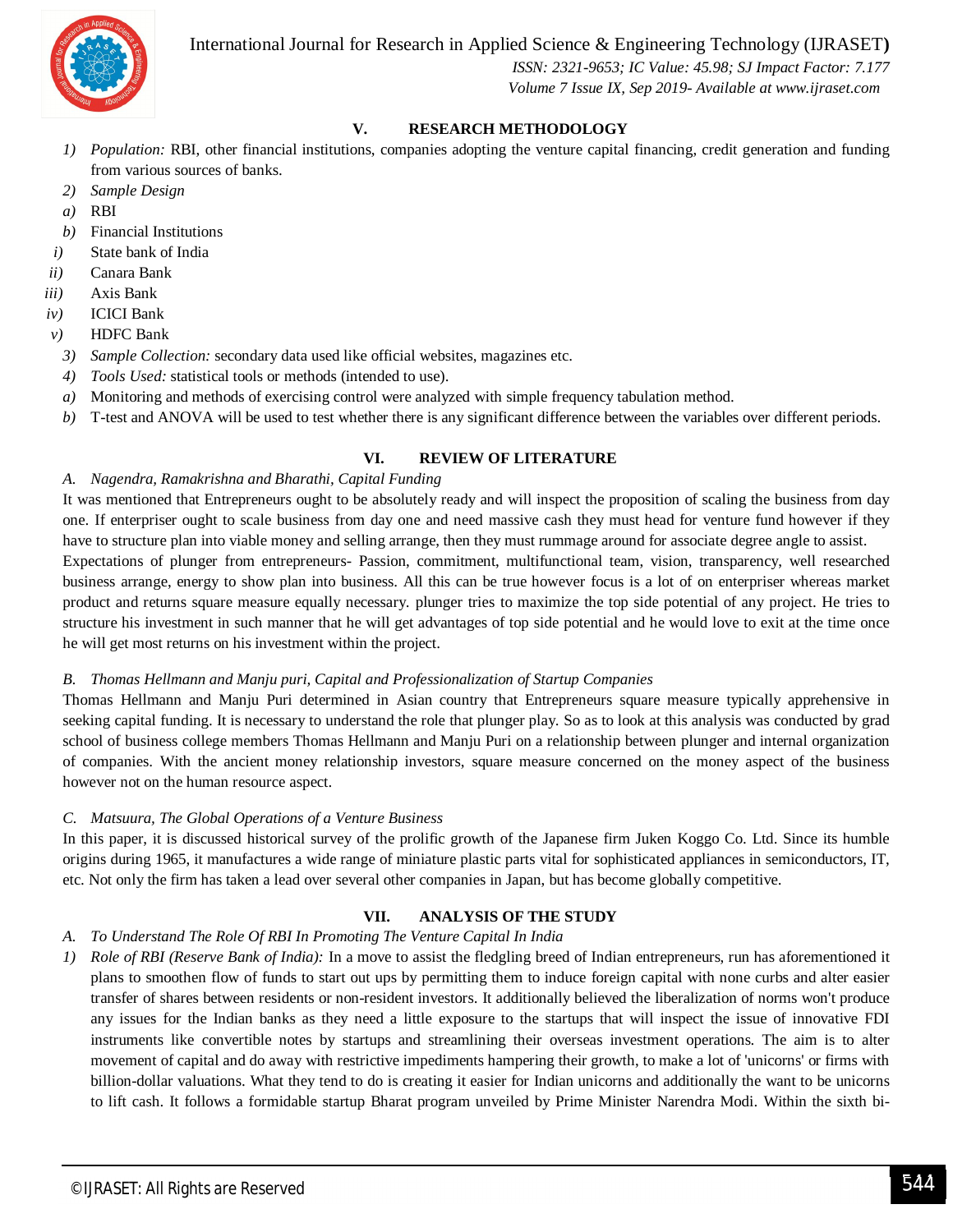

 *ISSN: 2321-9653; IC Value: 45.98; SJ Impact Factor: 7.177 Volume 7 Issue IX, Sep 2019- Available at www.ijraset.com*

monthly policy statement of this business, the run declared simplification of rules and laws to confirm that a bourgeois doesn't need to run from "pillar to post".

*2) Analysis:* From the above information gathered, it is very clear that central bank of India (RBI) has huge impact on venture capitals in and outside the country. And on the whole, it can be stated that: start-up will mean an entity (private limited company, registered partnership firm or a limited liability partnership) incorporated or registered in India not prior to five years, with an annual turnover not exceeding ₹25 crores in any preceding financial year.

And RBI is always ready to back up the entire new entrepreneurs of the country so these start-ups should be working towards innovation, development, deployment or commercialization of new products, processes or services driven by technology or intellectual property and satisfying certain conditions as given in the Foreign Exchange Management Regulations, 2018.

|                                         |      | л.     |      |      |      |
|-----------------------------------------|------|--------|------|------|------|
| of<br>Name<br>the<br>capital<br>venture | 2014 | 2015   | 2016 | 2017 | 2018 |
| firm                                    |      |        |      |      |      |
|                                         |      |        |      |      |      |
| Sequoia capital                         | 7    | 12     | 13   | 18   | 19   |
| Venture east                            | 10   | 11     | 14   | 13   | 18   |
| Intel capital                           | 13   | $\tau$ | 14   | 8    | 11   |
| Nexus capital                           | 10   | 11     | 14   | 12   | 19   |
| <b>IDG</b> ventures                     | 10   | 10     | 15   | 16   | 16   |
| Canaan partners                         | 10   | 11     | 14   | 14   | 11   |
| DFJ India                               | 10   | 12     | 13   | 12   | 19   |
|                                         |      |        |      |      |      |

| Top Venture Capitalists in India in Terms of Number of Investments |  |
|--------------------------------------------------------------------|--|
|--------------------------------------------------------------------|--|

Source: prabhudesai.com

All of the above are foreign venture investors registered with SEBI. In India the venture capital is dominated by foreign venture capital institutions.

- *B. To Observe The Contribution Of Financial Institutions In Encouraging The Venture Capitalists*
- *1) Role of Financial Institutions:* During recent years, it's seen a rise in initiatives by governments round the world toward encouraging entrepreneurship to spur growth and job creation. a part of these efforts has been headed toward attempting to get a full of life capital market either through direct participation within the kind of government capital programs or through indirect efforts geared toward making the correct institutional atmosphere.
- *2) Public Sector Banks:* These type of Venture Capitalist funds are promoted by Public Banks. SBI Capital Markets Ltd and Canbank Venture Capital Fund are some examples of these kinds of VC funds.
- *a) SBI Bank:* It is the country's largest domestic Investment Bank, which offers the entire gamut of corporate advisory and investment banking services. These services include structured Debt placement, stressed assets resolution, Merger & Acquisitions, Private Equity, Project Advisory and loan Syndication and Capital Markets. Founded in 1986, SBICAP has an aim of providing professional, credible and customer-focused investment banking services.
- *i) Private Equity/Venture Capital:* The Private Equity/Venture Capital (PE/VC) investments in India commenced in the early 90s and the same has grown substantially over the years.
- *b) Canara Bank:* Founded on 21<sup>st</sup> Gregorian calendar month in 1989, CVCFL may be entirely owned subsidiary of geographical area Bank. The bank was the initial public sector Bank to line up a risk capital fund that's punctually registered with SEBI.
- *c) Canbank Risk Capital Fund Ltd (CVCFL):* The risk capital firm created by geographical area Bank CVCFL had been designated by the Department of physical science and data Technology, to manage the EDF in September 2015.

The Fund of Funds can support early stage, angel funds, venture funds and personal equity funds (also called girl Funds), UN agency successively can give capital to startups within the areas of physical science, Nano physical science and IT. The core focus of the fund is to develop endemic style capabilities.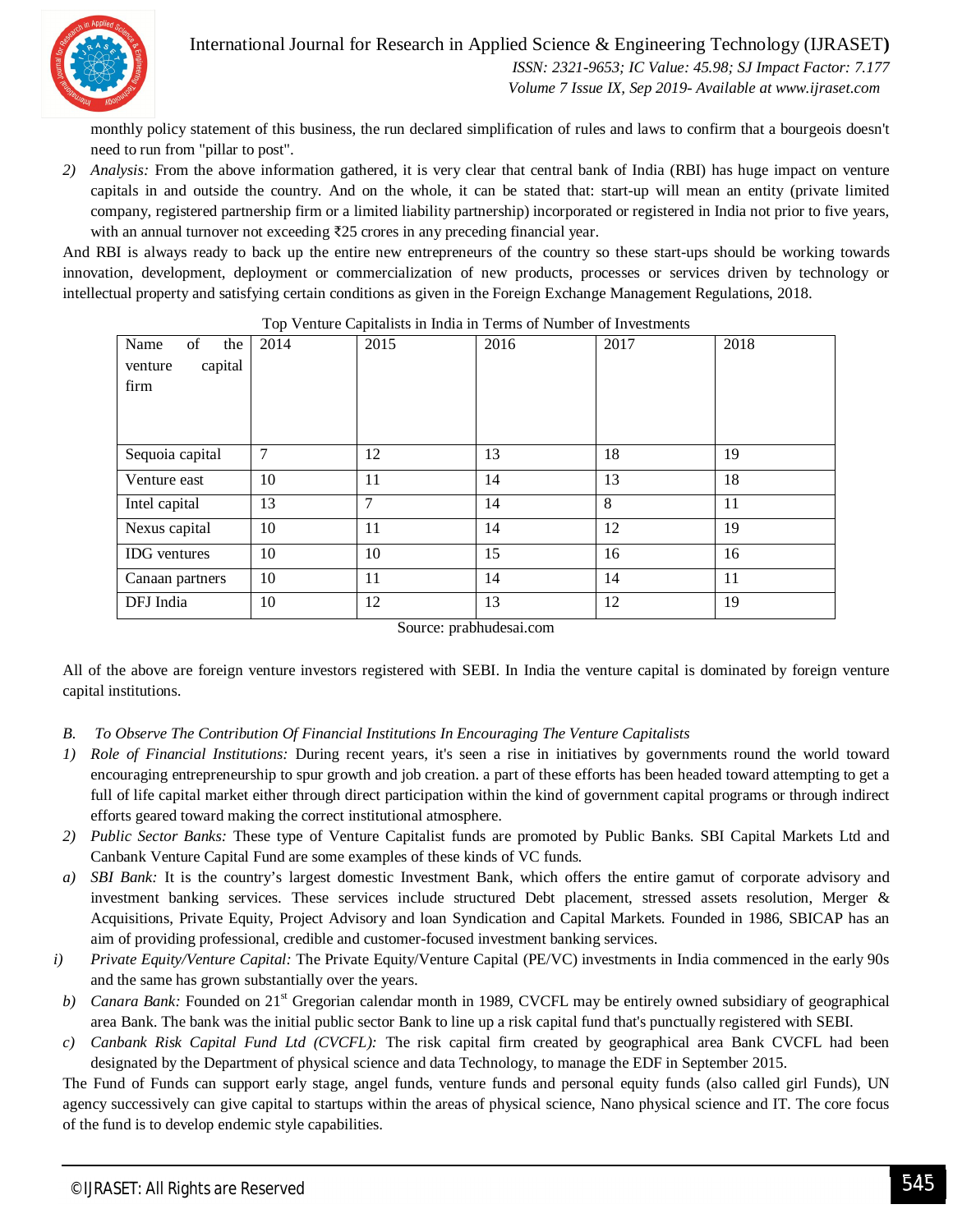International Journal for Research in Applied Science & Engineering Technology (IJRASET**)**



 *ISSN: 2321-9653; IC Value: 45.98; SJ Impact Factor: 7.177 Volume 7 Issue IX, Sep 2019- Available at www.ijraset.com*

- *3) Private Sector Banks:* Top private sector banks with deep reserves are now playing venture capitalists to startups at a time when startup valuations are sliding and angel investors have become more cautious than before.
- *a) ICICI:* At ICICI Bank, they created a gaggle that appearance at providing comprehensive set of services to all or any startups. They cowl fully new startups to matured high-growth companies," a spokesperson of the bank said. These services are offered through a combination of in house team members and partners.
- *b) AXIS:* While Axis features a startup team referred to as new business economy, HDFC Bank features a team engaged on its product sensible purchase to fund first-time entrepreneurs. they need done loaning to startups in Bengaluru, Gurgaon and metropolis once they need graduated their business and their business models area unit correct.
- *c) Axis Capital Fund:* Axis Capital restricted (Erstwhile ENAM Securities Personal Limited) is one in all India's leading monetary knowledgeable with the only real aim of providing centered and customized solutions within the areas of Investment Banking and Institutional Equities.
- *d) HDFC:* Private-sector lender HDFC Bank's Centre of Digital Excellence (CODE) will mentor and handhold fin-tech startups incubated at the country's top engineering and business schools. Under the initiative, Industry Academia, the bank has initially partnered with over 50 institutes including IIT Bombay, IIT Roorkee, and IIM Ahmadabad ' Centre for Innovation Incubation and Entrepreneurship (CIIE).
- *e) BSE and HDFC bank tie up to Strengthen Venture Capitalists:* The BSE (Bombay Stock Exchange) has signed a Memorandum of Understanding (MOU) with HDFC Bank with an objective to strengthen the BSE Startups Platform. The MOU has been signed to spread more awareness on the benefits of startups on this BSE Startup Platforms.
- *4) Analysis:* In the exciting world of venture creation, the role of public sector monetary establishments (PSFIs) has usually been tasteful. However just like the glue that binds despite being barely visible, PSFIs have contended a stimulating role within the development of ventures in Bharat. Usually the Central Government implements numerous fund program through PSFIs. For instance, SIDBI is the fund manager for the start-ups declared by the government. Similarly, the physics Development Fund originated by the Ministry of physics and data Technology is managed by Canbank working capital Funds. However, the predominant role of PSFIs has been as a general partner in venture funds. There are minimum of thirty PSFIs, that have contributed to the corpus of VC funds. Insurance majors LIC and GIC are the largest investors in VC funds – finance in additional than 250 of them.

#### *C. To Study The Proportion Of Wealth Contributed By Financial Institutions On Venture Capitals*

In the exciting world of venture creation, the role of public sector money establishments (PSFIs) has typically been tasteful. However just like the glue that binds despite being barely visible, PSFIs have contend an interesting role within the development of ventures in India. Typically, the Central Government implements numerous fund program through PSFIs. For instance, SIDBI is that the fund manager for the Fund of Fund for start-ups proclaimed by the government. Similarly, the physical science Development Fund discovered by the Ministry of physical science and data Technology is managed by Canbank risk capital Funds. However, the predominant role of PSFIs has been as a general partner in venture funds. There are at least 30 PSFIs, which have contributed to the corpus of VC funds. Insurance majors LIC and GIC have been the biggest investors in VC funds – investing in more than 250 of them. The aggregate corpus of VC funds in which the PSFIs have invested exceeds \$20 billion.



*1) Analysis:* Industry classification of ventures that have received funding from VC funds in which PSFIs have invested.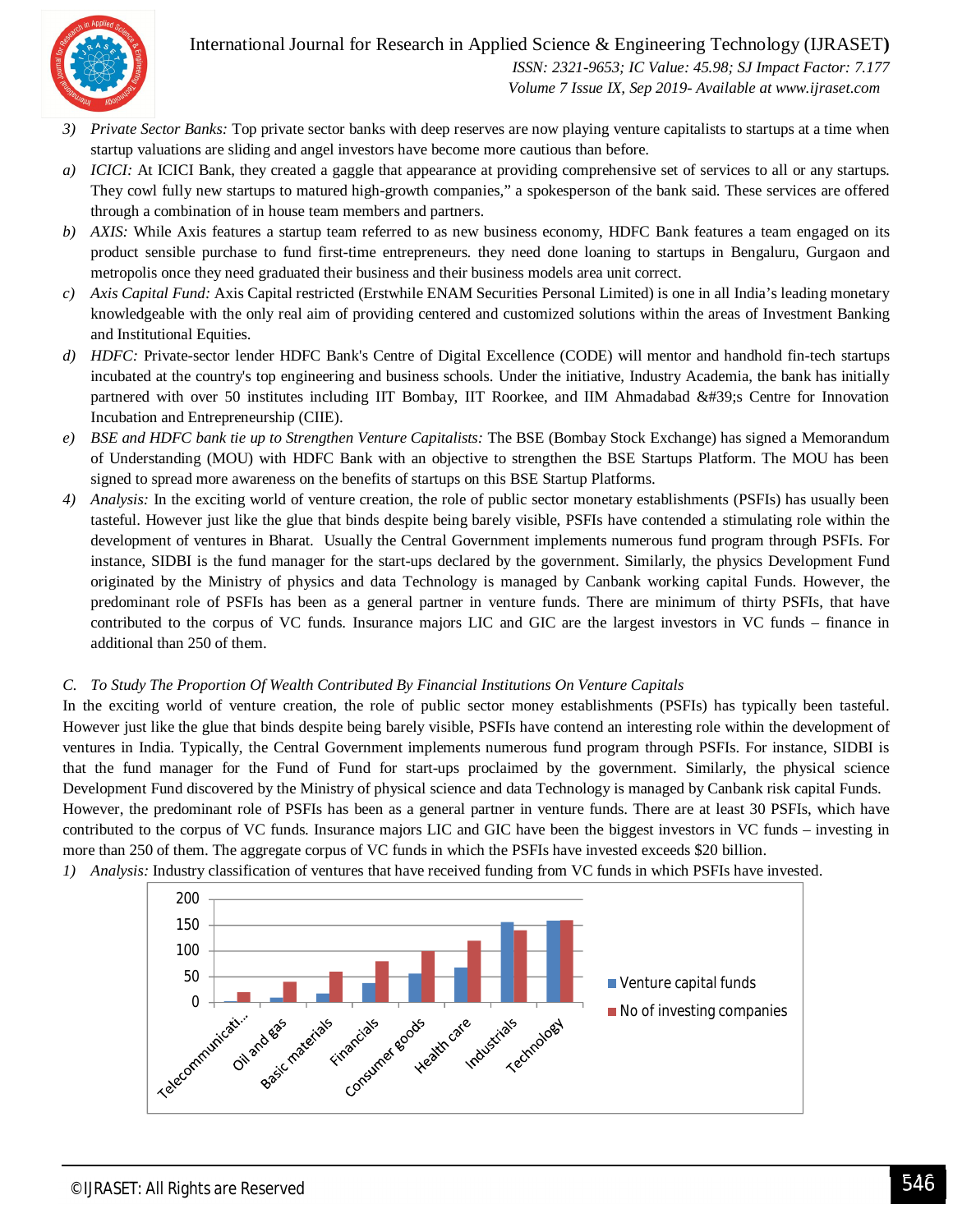

 *Volume 7 Issue IX, Sep 2019- Available at www.ijraset.com*

| Types of PSFI that have invested in venture funds |        |  |  |  |
|---------------------------------------------------|--------|--|--|--|
| Category                                          | Number |  |  |  |
| Commercial banks                                  | 14     |  |  |  |
| Insurance companies                               | 5      |  |  |  |
| Central government funds                          | 4      |  |  |  |
| Development financial institutions                | 4      |  |  |  |
| State financial corporations                      | 3      |  |  |  |
| <b>TOTAL</b>                                      | 30     |  |  |  |

Source: (Research support provided by Ramesh Kuruva, Ph.D. Scholar, IIT Madras). www.thehindubusinessline.com

This is analyzed knowledge on 587 ventures that have received VC funding from funds during which the PSFIs have invested with. Average spherical size was \$12 million and therefore the average stake non-heritable was 22 per cent, implying a post-money valuation of concerning \$50 million. Fascinating variations may be determined within the composition of portfolio ventures between PSFI invested with VC funds and therefore the overall VCPE trade. Nearly 27 per cent of the ventures are within the technology sector, which has IT, code and core technology hardware merchandise. this can be lower in comparison with overall trade trends. Technology section accounted for 45–50 per cent of the businesses that received VCPE investments.

#### *D. To analyze the Performance of Venture Capitals Under the Guidance of RBI*

In 2018, tally declared that Foreign risk capital entities will currently invest in unlisted Republic of Indian corporations while not depository financial institution of India approval. The risk capital firm can, however, have to be compelled to be registered with market regulator SEBI. The investment may be created in Associate in Nursing Indian company in ten specific sectors or in any start-up. The financial institution on amended the rules governing foreign risk capital investors (FVCI) so as to additional liberalize and rationalize the investment regime and to convey a positive stimulus to foreign investment in start-ups.

According to the tally, the ten sectors within which SEBI-registered FVCIs will invest while not its nod are: biotechnology, IT, applied science, seed analysis and development, discovery of recent chemical entities in pharmaceutical sector, farm business, poultry business, production of bio-fuels, hotel-cum-convention centers with over three,000 spaciousness, and infrastructure sector. FVCIs can even invest in equity, equity-linked instruments or debt instruments issued by Associate in Nursing Indian 'start-up' no matter the arena within which it's engaged. The RBI said a start-up will mean an entity (private limited company, registered partnership firm or a limited liability partnership) incorporated or registered in India not prior to five years, with an annual turnover not exceeding 25 crores in any preceding financial year.

*1) Analysis*

Growth of venture capitals up to 2018

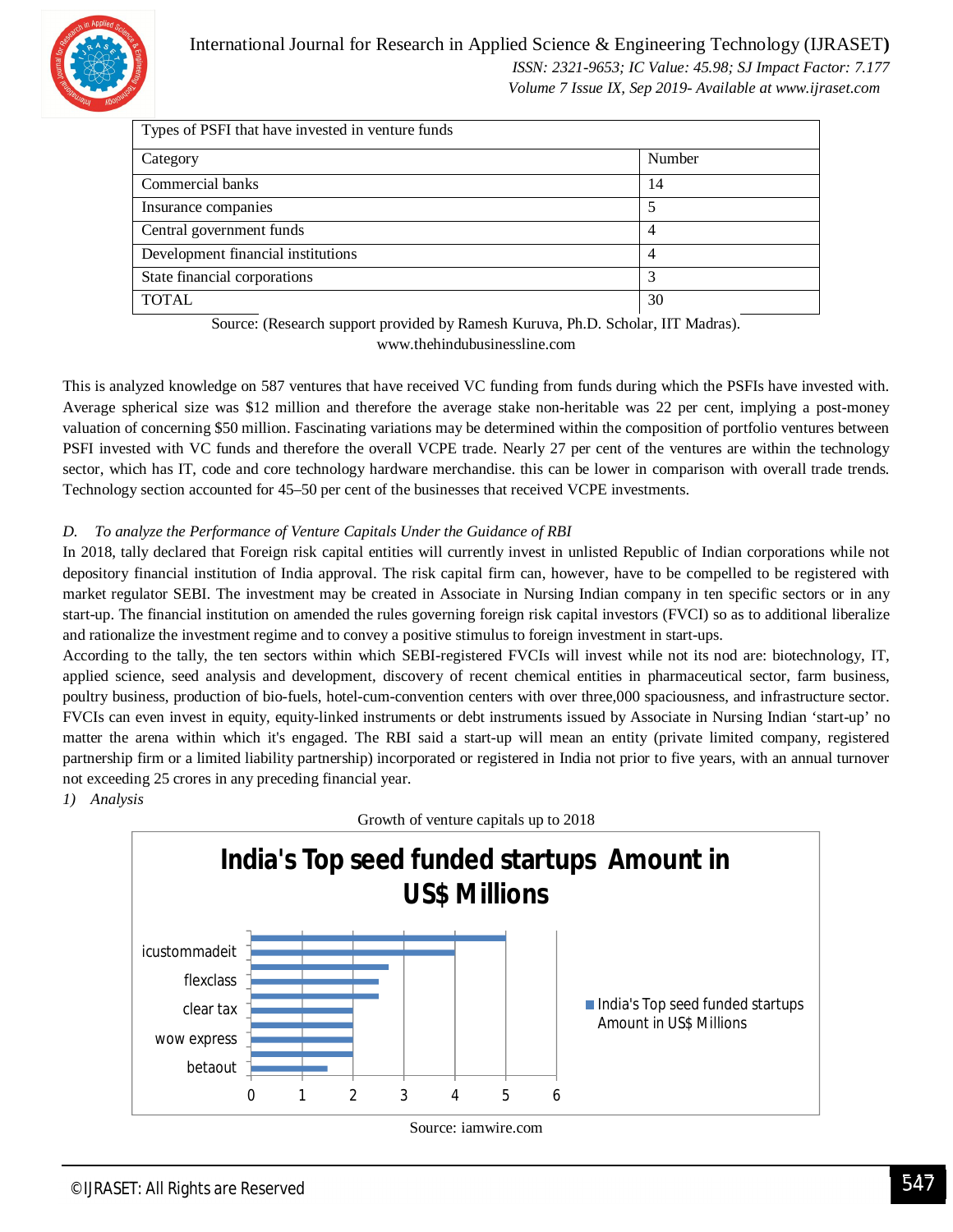

International Journal for Research in Applied Science & Engineering Technology (IJRASET**)**  *ISSN: 2321-9653; IC Value: 45.98; SJ Impact Factor: 7.177*

 *Volume 7 Issue IX, Sep 2019- Available at www.ijraset.com*

*2) Interpretation:* The development of the organized venture capital industry in India, as is in existence today, was slow and laboured circumscribed by resource constraints resulting from the overall framework of the socialistic economic paradigms. Although funding for new businesses was available from banks and government-owned, development of financial institutions was provided as a collateral-based money on project-financing basis. which made it difficult for most of the new entrepreneurs, especially those who were technology and services based to raise money for their ideas and businesses. Most entrepreneurs had to rely on their own financial resources, their families and well-wishers or private financiers to realize their entrepreneurial dreams.

#### **VIII. FINDINGS, SUGGESTIONS AND CONCLUSION**

#### *A. Findings*

An analysis of amount raised and invested for Venture Capital financing in India reveals that from 1994-95 to 1998-99 the growth has been marginal due to several reasons.

- *1)* The growth of Venture Capital operating in India experienced a steady and constant output with no pros and cons and has an exponential increase started from the last 4 years i.e.., from 2016 ending to 2019.
- *2)* The fund utilization ratio by venture capitals is only 62% per annum. The main reason is the shortage of experienced Venture Capitalists in India both in quality and numbers.
- *3)* An analysis of the average investment per venture has recorded an increasing trend.
- *4)* The industry wise distribution of Venture Capital investment shows, the investments were largely made in manufacturing companies particularly in industrial products during the early period.
- *5)* The instrument wise distribution of Venture Capital shows that the Venture Capitalists prefer equity firm. It is because the Indian investors prefer to be owners than lenders to an institution.
- *6)* An analysis of the contributors to Venture Capital funds shows that the major contributors were the All India Financial Institutions up to 1996-97 and again from 2017 to 2019.
- *7)* It accounts for about 35% of the venture financing deals conducted in India to date. It is mainly because of the number of funds managed by it and the industry specific funds started by it.
- *8)* The IVCL is also improving its performance after an initial setback. However, its returns are not up to the expectations of the Venture Capitalists. The most preferred exit route is management buyout accounting for 30% of the total exit that has taken place so far, last two years of study, indicating that the increase in exit options and relaxations of the government norms have helped in increasing the number of exits which will pave the way for the growth of Venture Capital Financing in India.

#### *B. Suggestions*

- *1)* To push and develop the capital business the govt. ought to give financial relief by exempting the dividend paid to capital fund investors from taxation.
- *2)* The capital gains ought to be taxed at rock bottom proportion and to draw in public savings for capital activities, people ought to incline tax rebate beneath Sec.88 of the taxation Act.
- *3)* Institution of personal capital funds ought to be created easier, they must be allowed to make capital funds severally instead of as venture with banks / money establishments.
- *4)* Industrial banks ought to be allowed to reason the investment in capital funding as "priority sector lending" because it is mostly used solely to finance tiny scale industries.
- *5)* Foreign capital investment ought to be any inspired to draw in foreign investment. It's necessary to permit higher foreign stake in capital finance (i.e.) up to fifty per cent or higher than so the foreign company will have internal control.
- *6)* Amendment the favored perception that capital is barely for prime technical school businesses. The speculator ought to seize the opportunities in areas like biotechnology, prescription drugs, food process, decision centers, BPO's etc., and make sure that capital isn't restricted solely to high risk high come project rather it's swollen to different areas moreover.

#### *C. Conclusion*

Venture Capital can play a very important role in a sector where knowledge and ideas can play a catalytic role. India has the largest scientific and technical manpower in the world. With the growing economy good business opportunities are also likely to emerge from transfer of technologies and marketing of ideas tested in developing countries. Venture Capital may thus prove to be an ideal form of finance for new dynamic enterprises.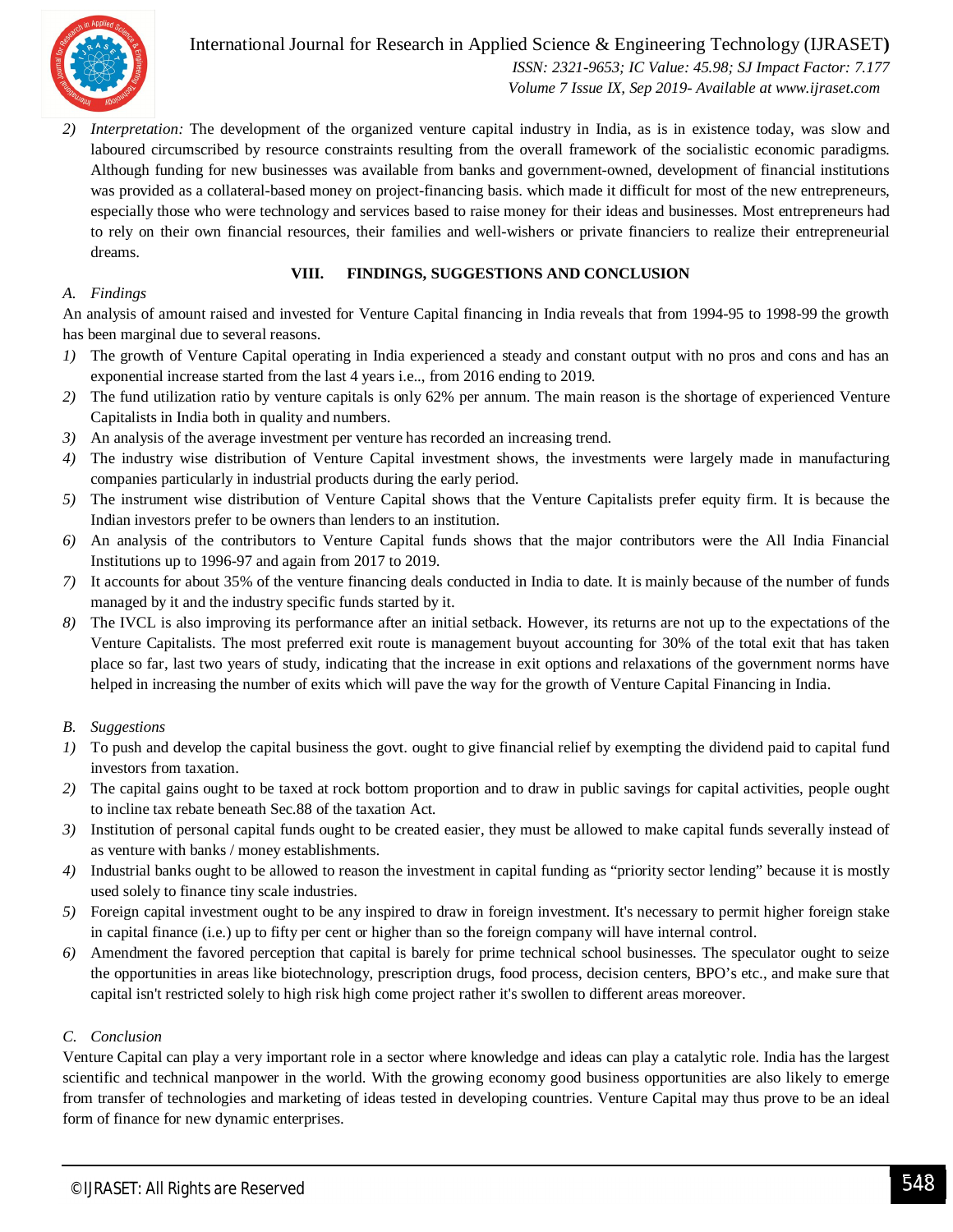International Journal for Research in Applied Science & Engineering Technology (IJRASET**)**



 *ISSN: 2321-9653; IC Value: 45.98; SJ Impact Factor: 7.177 Volume 7 Issue IX, Sep 2019- Available at www.ijraset.com*

#### **REFERENCES**

- [1] Mahendra Ramsinghani, "The Business of venture capital" published on  $7<sup>th</sup>$  September 2011.
- [2] Andrew Romans, "The Entrepreneurial Bible to venture capitals" published in the year 2013.
- [3] Brad Feld & Jason Mendelson, "Venture Deals" published on 5<sup>th</sup> July 2011.
- [4] Ross Baird, "The Innovation Blind Spot" in the year 2017.

#### INTERNAL SOURCES

- [1] www.business-standard.com
- [2] https://rbi.org.in
- [3] www.thehindubusinessline.com
- [4] http://academic.oup.com
- [5] www.investopedia.com
- [6] www.eduprintine.com